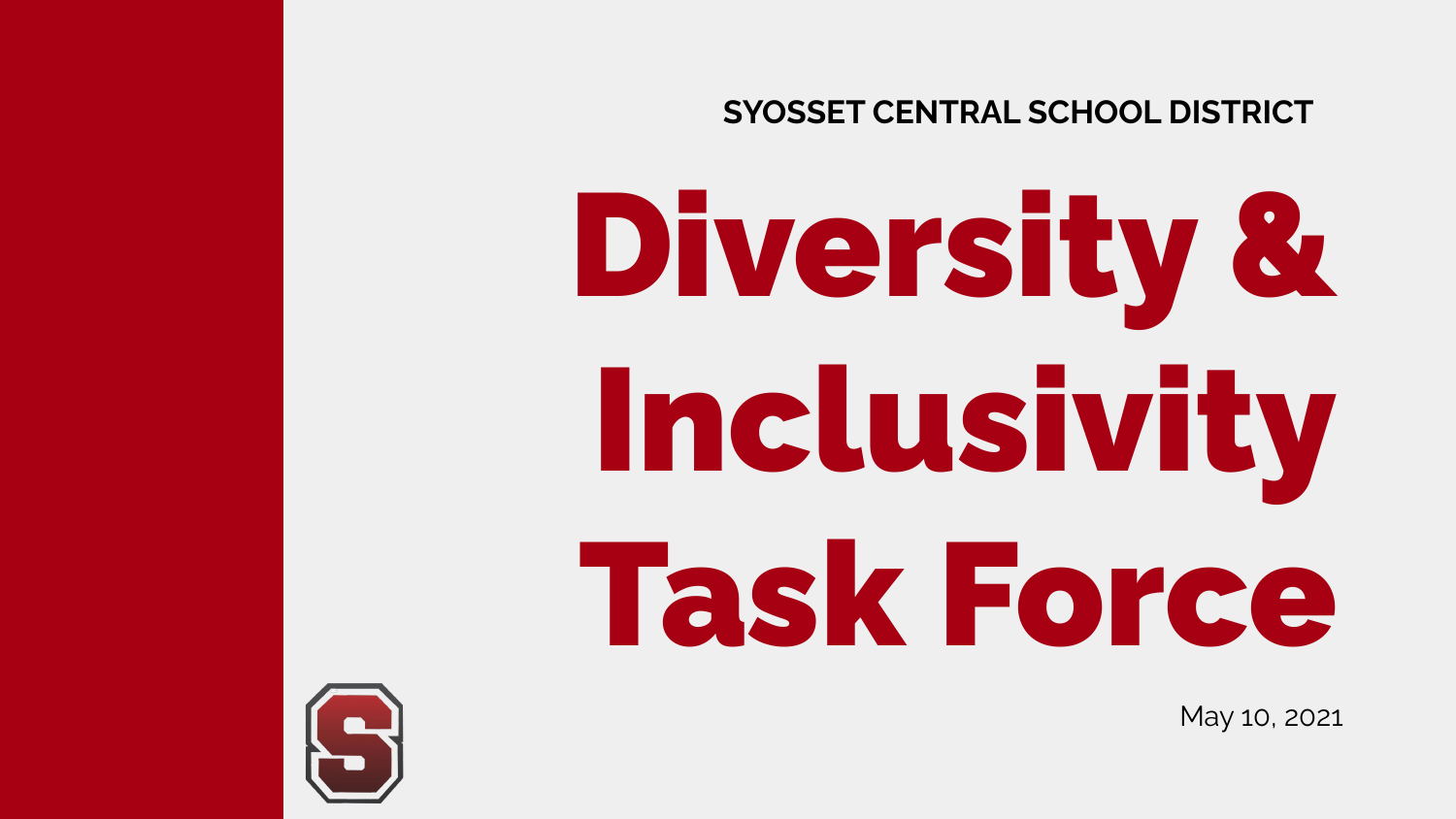# **ACADEMICS PLUS SOCIAL COHESIVENESS**

# **Board of Education Mission Statement** We have an obligation to

The mission of Syosset Central School District is to prepare students to thrive in both the future we imagine and one which may evolve in ways yet to be envisioned.

### **Instructional WHY**

prepare our students to be responsive to a continually changing world and take agency of themselves, their communities, and society as a whole.

### **Task Force Mission**

The Task Force will explore opportunities to encourage and expand upon the socially cohesive climate within our schools and among the student body, staff, administration, and community.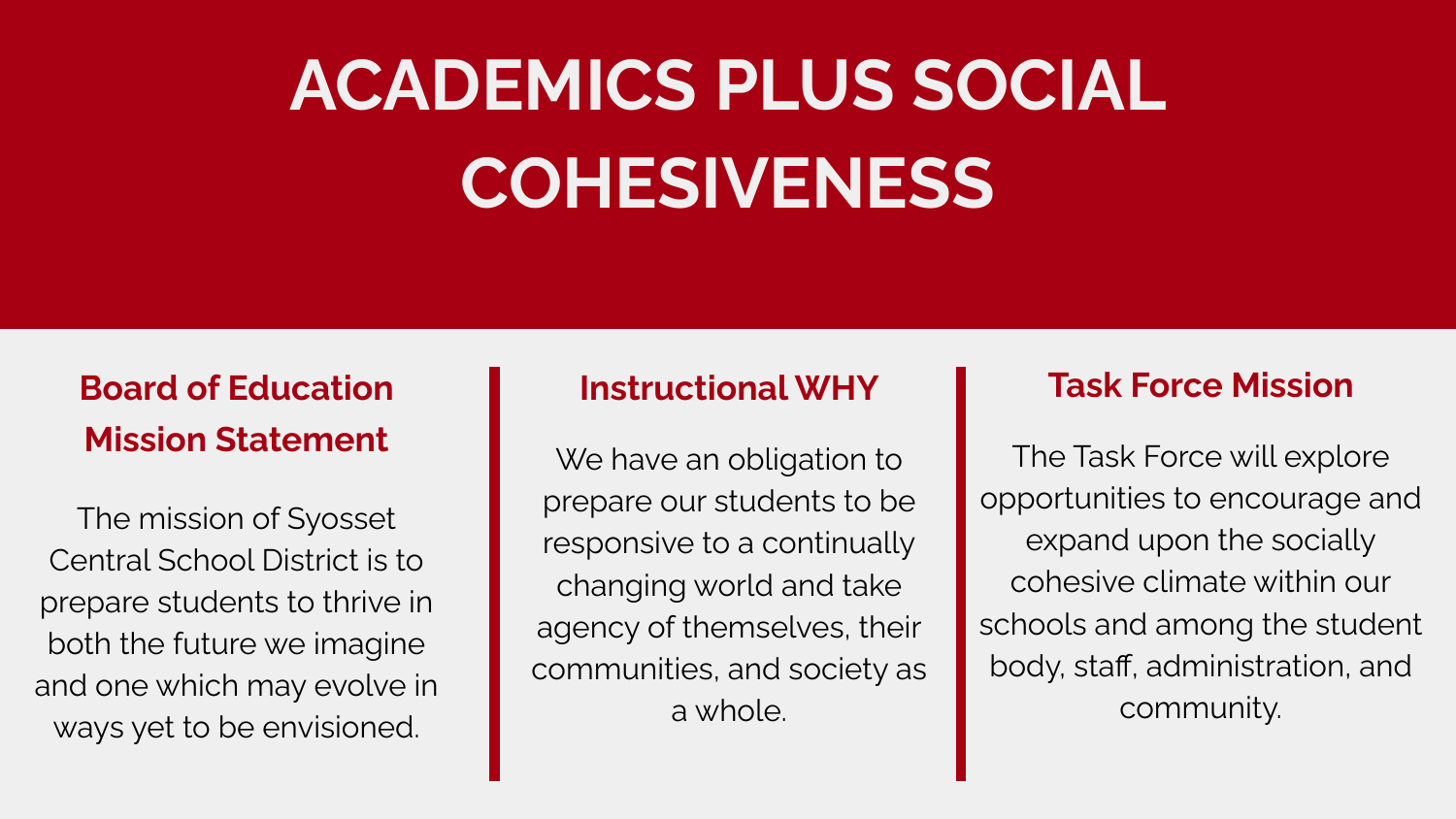# **OUR COLLECTIVE VISION**

THE COMPOSITION OF OUR DIVERSE COMMUNITY CONTINUES TO EVOLVE. WE HAVE AN OPPORTUNITY TO VIEW OUR PRACTICES THROUGH THE LENS OF THESE CHANGES.

**Build on the strength of the cultural diversity and competency that exists in the Syosset schools and community.**

**Examine cultural inclusivity in the curriculum and classroom.**

**Support equitable access and opportunity for all students.**

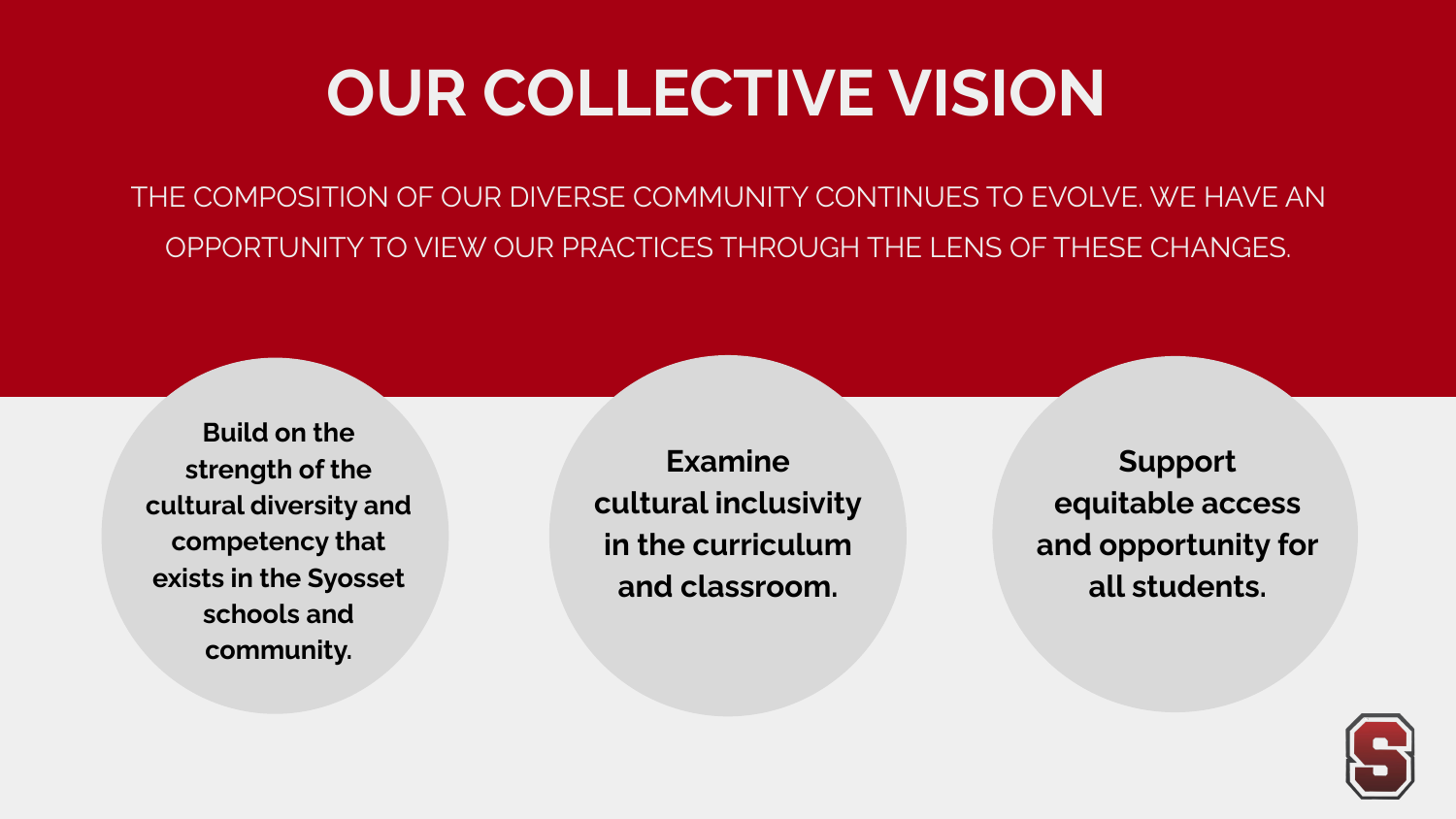# **The Composition of Our Community is Shifting**

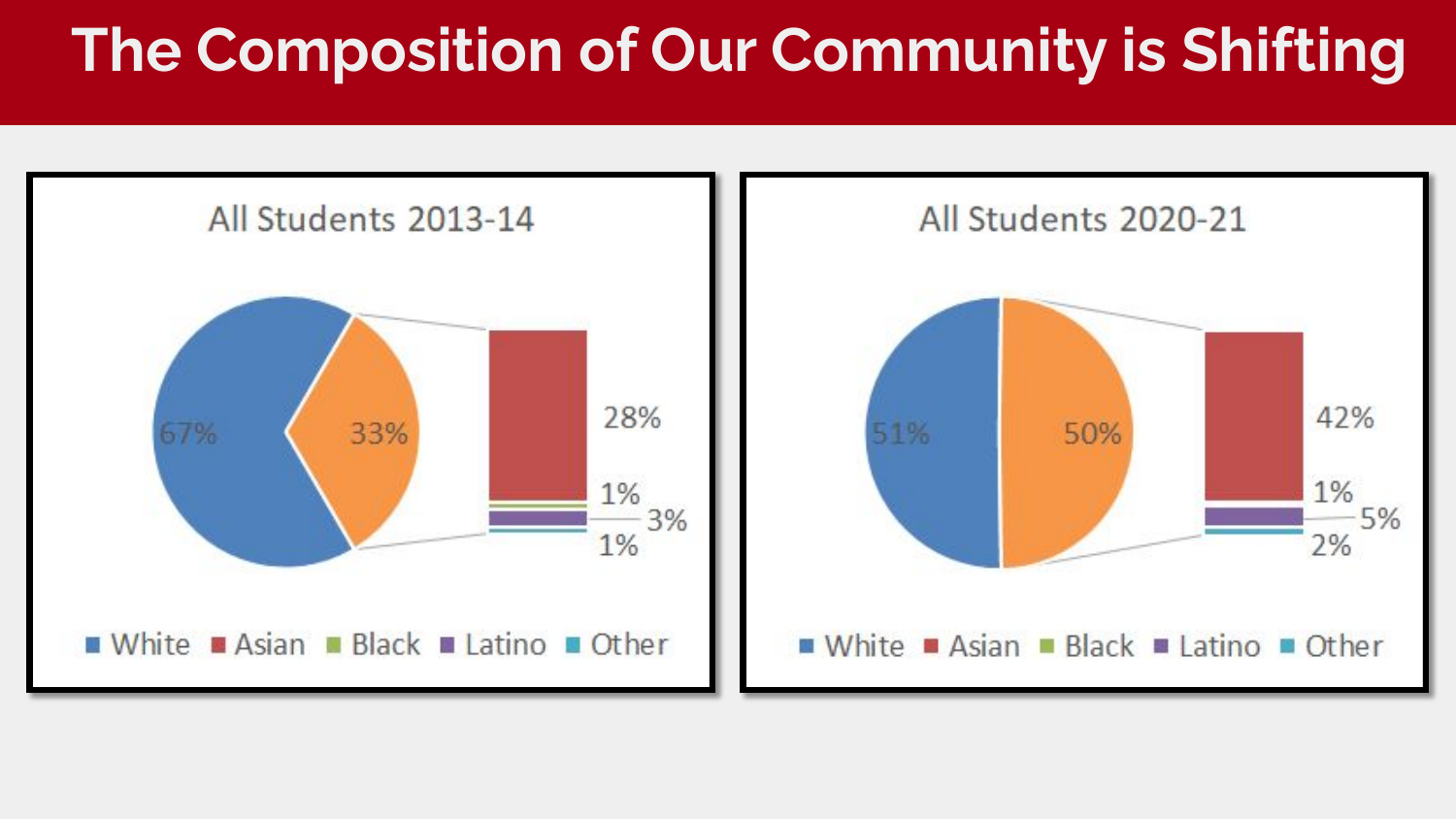# **OUR SYOSSET POINTS OF PRIDE**

- **PTA Cultural Unity Committee**
- **Highly Inclusive School Calendar**
- National PTA's Jan Harp Domene Award
- **Multicultural Festivals in Every Building**
- LGBTQ Ed Camp
- Restorative Code of Conduct
- Restorative Practices Training
- Curriculum Writing Projects Reflective of NYSED Culturally Responsive-Sustaining Education Framework

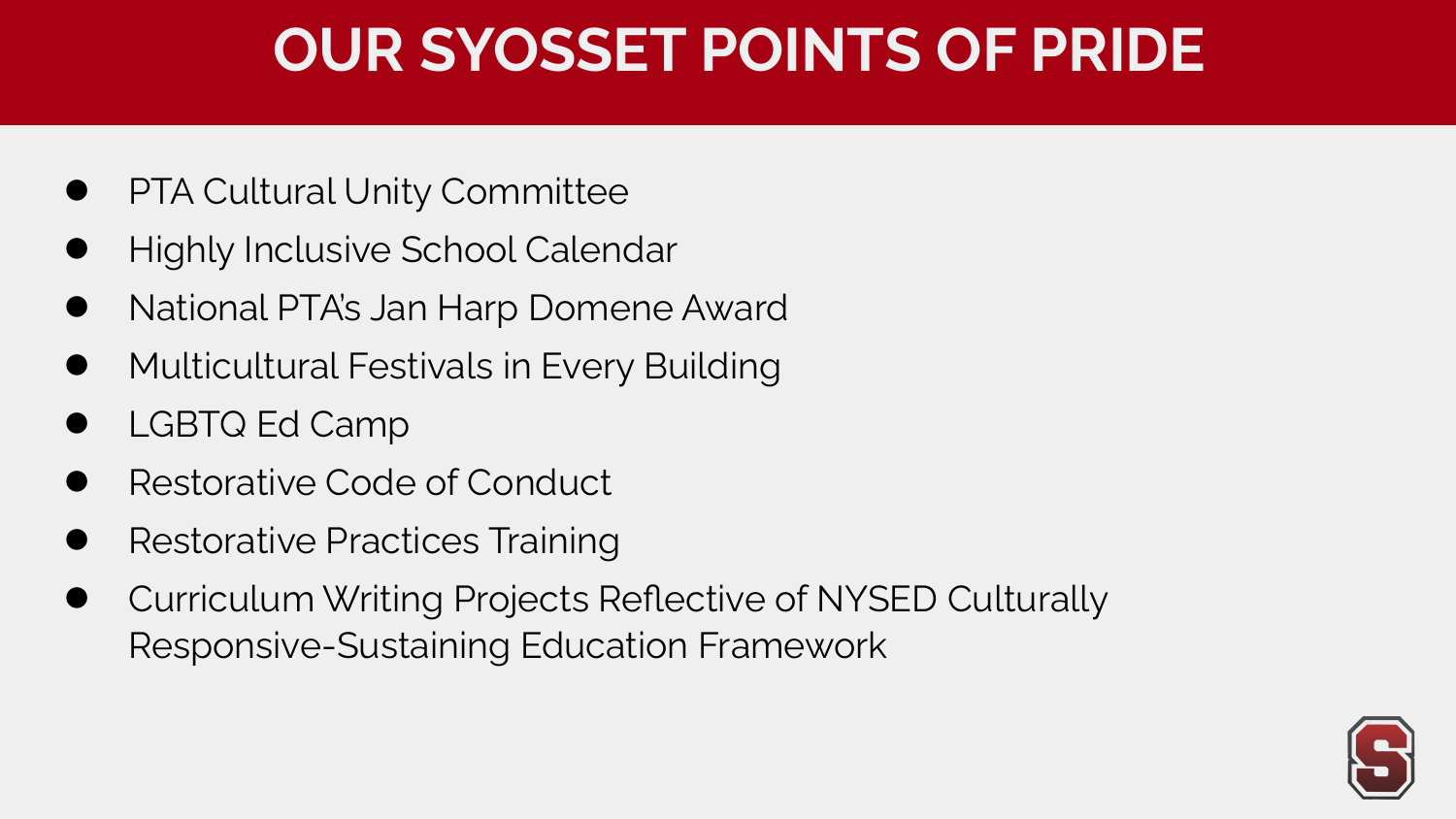# **Our Efforts to Promote Inclusivity and Tolerance**

- Harmony SEL Program at elementary schools
- No Place for Hate Designation (HBT, SWMS & SHS)
	- Requires schools to develop and implement a series of programs for students around tolerance, empathy, and inclusivity.
- PRIDE Character Education Program: Patience, Respect, Integrity, Dignity and Empathy.
- See Something/ Say Something Anonymous Reporting App
- Choices and Consequences- The Nassau County District Attorney's presentation to 11th grade.
- "Breaking Borders" program in conjunction with Erase Racism
- Participation in Erase Racism Student Task Force
- Holocaust Remembrance Day at SHS
- "Book Day" selection chosen by students and featuring diverse authors and subject matter.

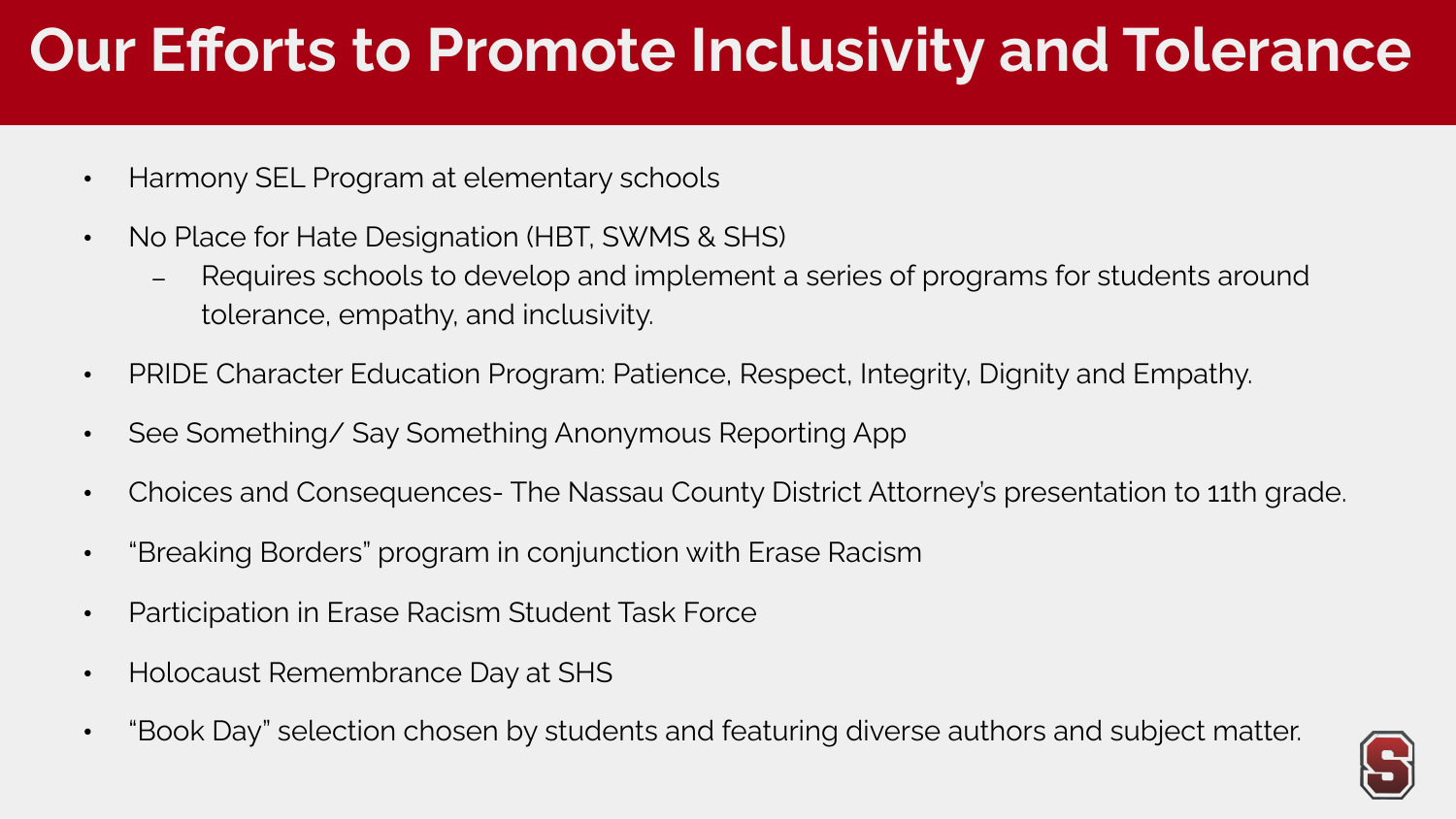# **DIVERSITY & INCLUSIVITY TASK FORCE SUB-COMMITTEES**

#### **STUDENT EXPERIENCE**

This subcommittee will identify explicit strategies for the entire school community to foster understanding and improve the student experience in the hallways, classrooms, and school-life within the building; including interactions with one another, faculty, staff and leaders before, during and after school.

#### **COMMUNITY OUTREACH**

This subcommittee will engage with the local community in a conversation relative to the diversity in our schools. In addition, the subcommittee will engage with state and national organizations to further support the learning, well-being and growth of each student, family, faculty, and community member.

#### **CURRICULUM & PROFESSIONAL LEARNING**

This subcommittee will address the learning needs of the professional staff and create an action plan for having content area, curriculum, teaching and learning practices, and the educational experience reflect the best practices of cultural responsiveness.

### **HUMAN RESOURCES & HIRING PRACTICES**

When students see themselves in their teachers, coaches, advisors, and school leaders, they connect their own identity to the culture of the school and community in a truly meaningful way.

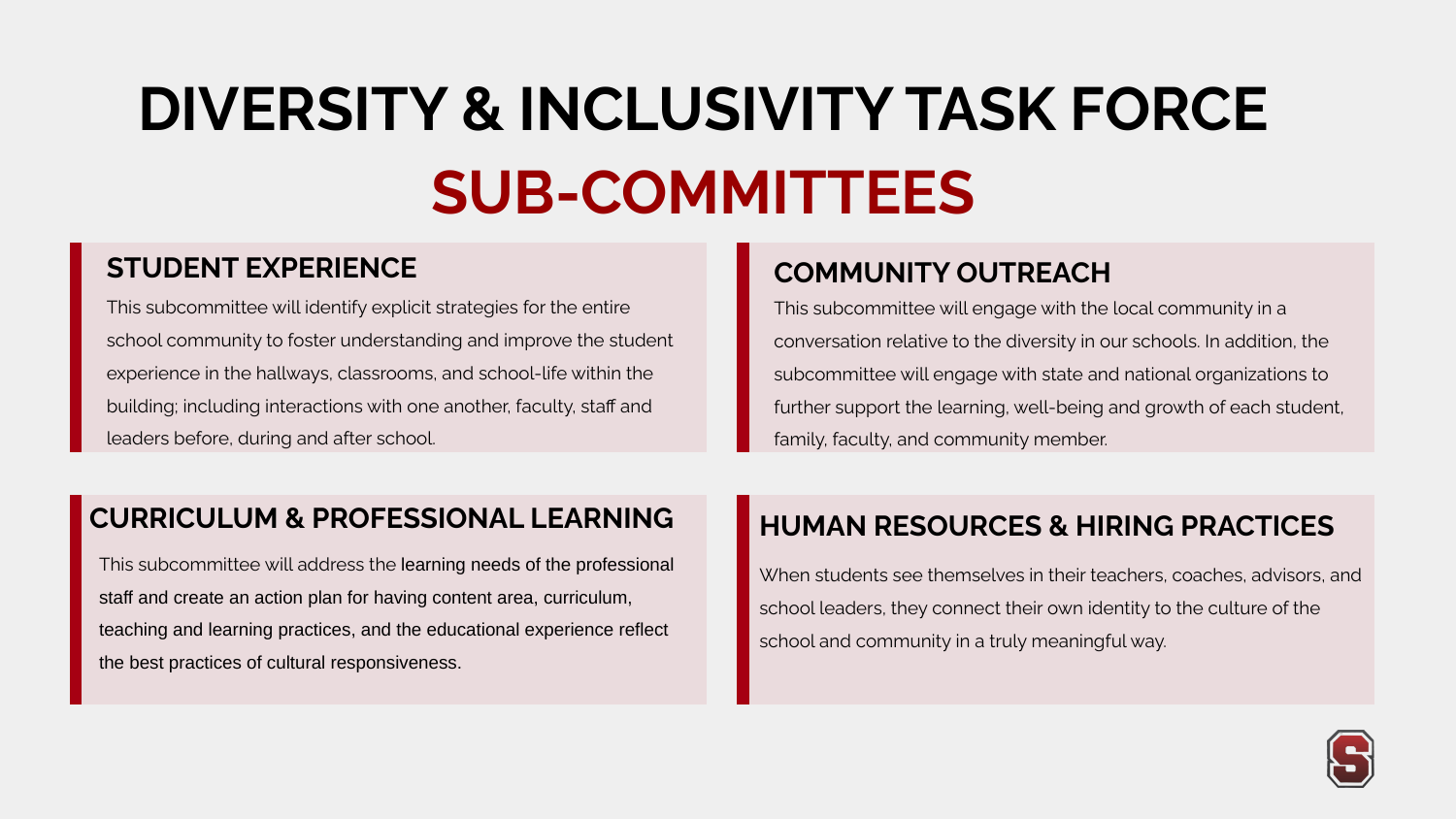**IMPORTANT DATES**

**October 2019**: Introduced the work at a Monthly BOE meeting

**December 2019**: Planning team meetings

**January 2020**: Task Force Kick-Off Meeting

**Feb. - March 2020**: Subcommittee meetings (prior to the pandemic)

**November 2020**: Restarted the Task Force work

**December 2020**: Whole Task Force meeting

**Jan. - May 2020**: Subcommittee meetings

**May 2021**: Board of Education Update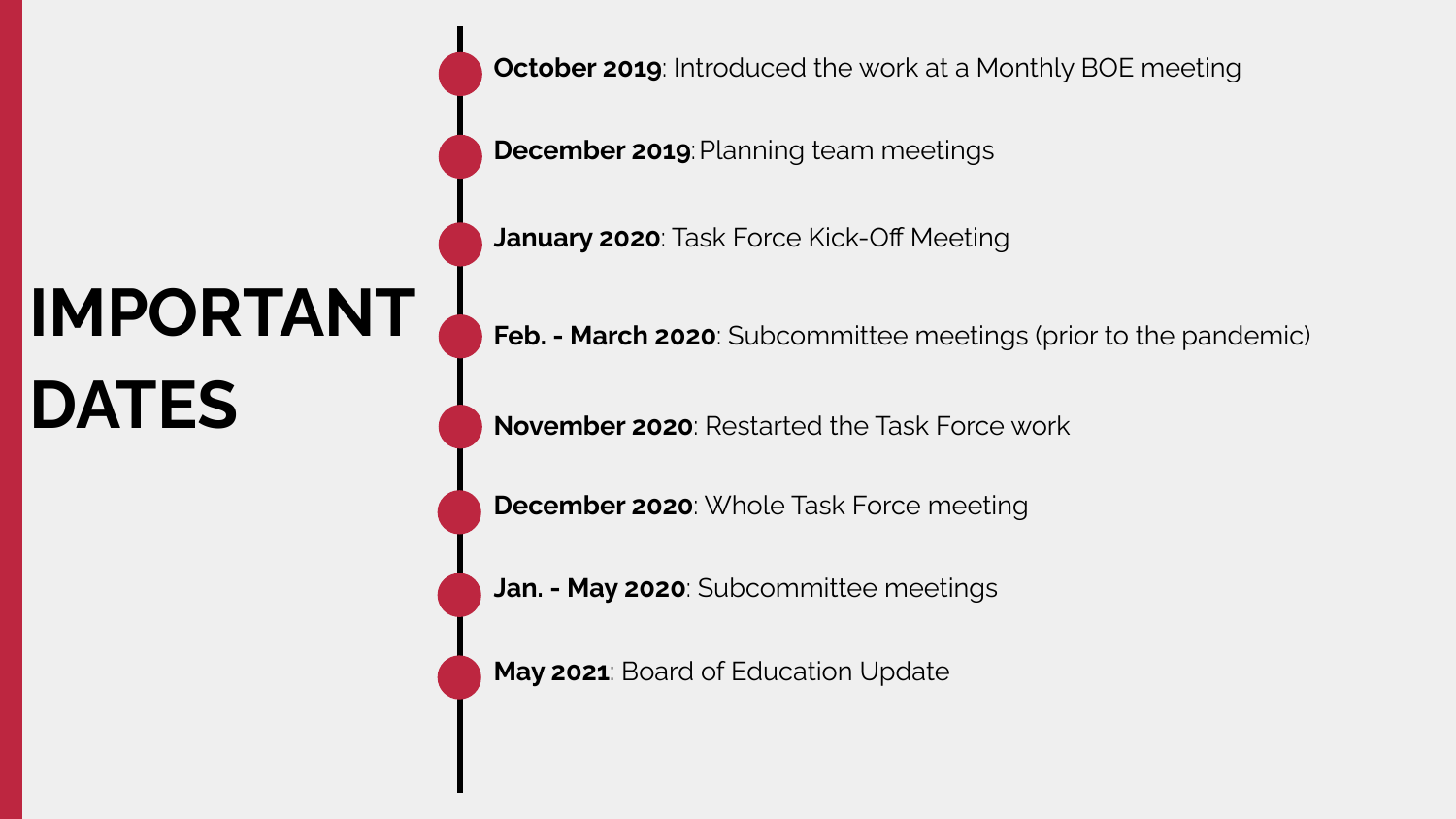### **Progress to Date:**

#### **ELEMENTARY/MIDDLE SCHOOL:**

- Middle School Advisory and the Elementary Harmony Program.
- Elementary MTSS teams have reviewed all students not officially in ENL programs to ensure that the appropriate support is provided.
- Middle schools hosted author Kwame Alexander, a Newbery winner and person of color for a virtual meet about writing and provided students with a unique perspective.
- Middle School clubs, including the GSA, Mosaic, Thompson Pride and Multicultural Club have been created and have developed connections for a wide range of students of all backgrounds and orientations.
- The Middle School advisory programs have focused on diversity and inclusivity through the activities designed for students.

#### **HIGH SCHOOL:**

- The "Voices Amplified Committee", part of Student Government, continues to drive conversation about culturally responsive education/programming, literature, and the overall "student experience."
- Advisory has been implemented at SHS and will add components to the program related to diversity through Physical Education classes.
- Student Government amended its club/group application process to include representatives from each club/group joining Student Government meetings to make more connections.
- Celebrating the College Board AP Award for diversity and gender balance in our AP Computer Science, as well as our Coding classes.
- Connections made between sports programs in the fall through joint/merged team workouts.
- Students Combating Corona survey on the "student experience" during the pandemic.
- Expanding club/group lists related to culturally specific topics i.e. Matters of the World.
- Increasing diversity in courses and clubs such as Virtual Enterprise, DECA, PAL, and coding/robotics..



# STUDENT EXPERIENCE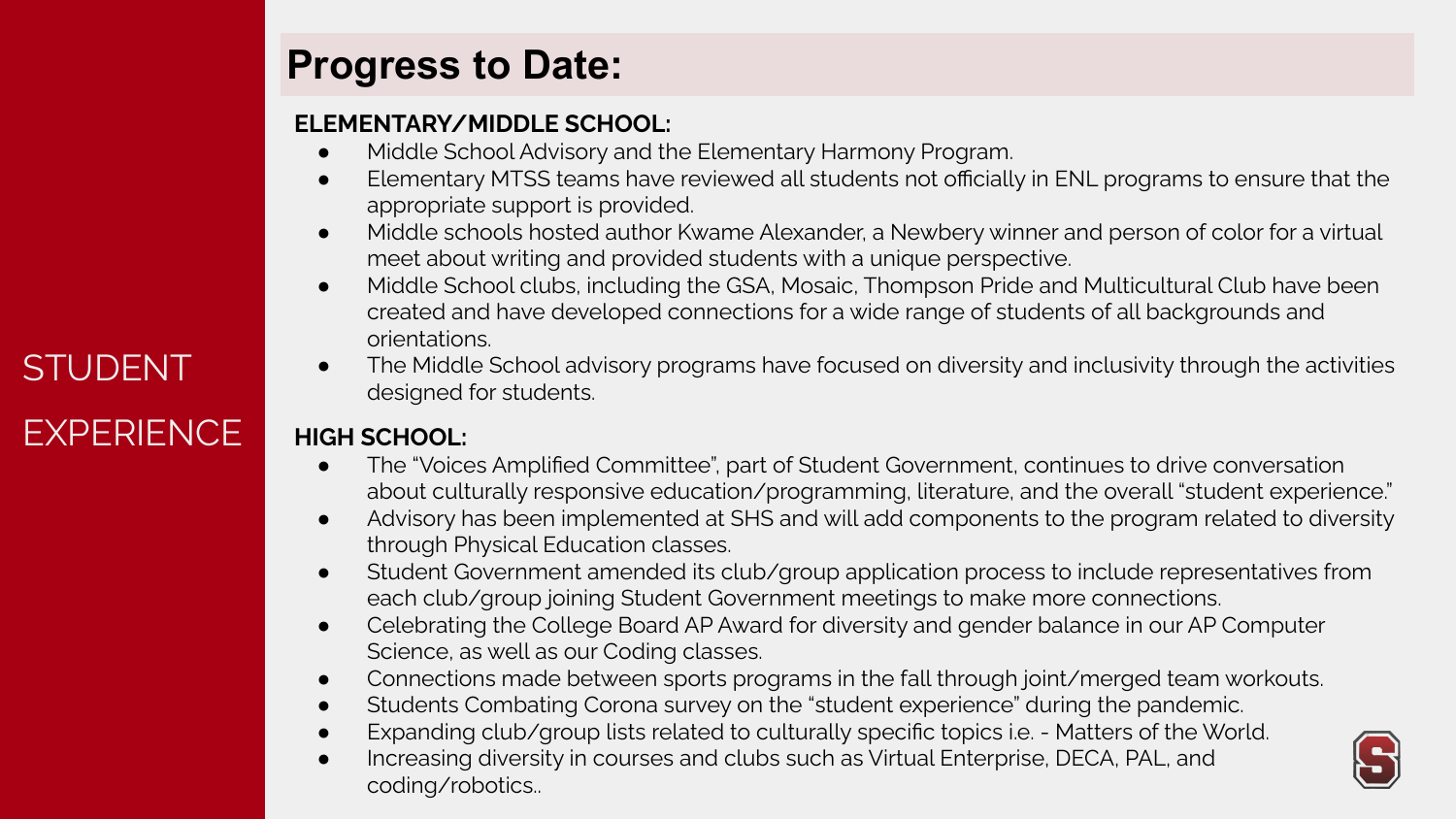# **STUDENT EXPERIENCE**

## **Opportunities for Action:**

- Engage students to understand their experiences in our schools related to diversity and inclusivity.
- Identify and explore classes, clubs, and programs that do not reflect the diversity of the District as a whole.
- Make more connections between the many clubs/groups/teams as part of a single school community.
- Support students who are not officially in the ENL program, but who may be struggling to adjust.
- At the elementary level, emphasize kindness and acceptance of difference through programs like Elementary Harmony.
- At the secondary level, extend advisory to enable students to interact with a broader group of peers to break down stereotypes and engage discussions on differences.
- Ask students to describe the "student experience" to understand and address their perspectives with particular attention to microaggressions or other intolerance.
- Continue the "Student Diversity Cabinet" that has met 4 times with administration and with the Diversity and Inclusivity Task Force subcommittee leaders.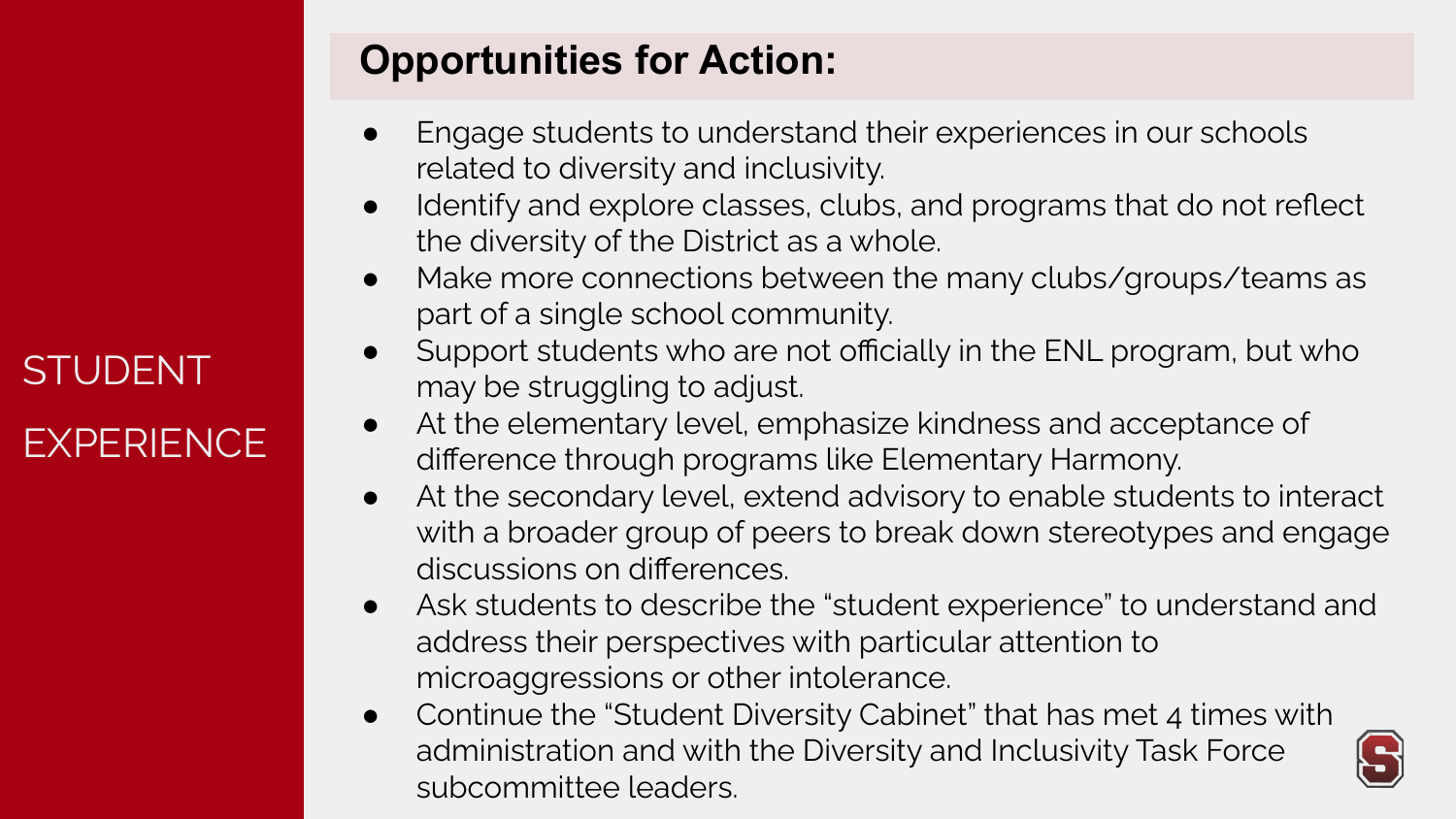### [NYS Education Department Culturally Responsive Education](http://www.nysed.gov/common/nysed/files/programs/crs/culturally-responsive-sustaining-education-framework.pdf) [\(CRE\) Framework:](http://www.nysed.gov/common/nysed/files/programs/crs/culturally-responsive-sustaining-education-framework.pdf)

- Welcoming and affirming environment
	- Collective responsibility to learn about student cultures and communities
	- Close relationships with Students & Families.
	- Social-Emotional Learning Programs
	- Materials that represent and affirm student identities
- High expectations and rigorous instruction
	- Student-Led Civic Engagement
	- Critical Examination of Inequities in School and Society
	- Participatory Action Research on Student-Identified Social Challenges
	- Student Leadership Opportunities
	- Inclusive curriculum and assessment
		- Resources written and developed from racially, culturally, and linguistically diverse perspectives.
		- Instructional strategies that adapt to diverse learning styles
		- Current events incorporated into instruction
		- Histories that reflect the diversity of the District's population
- Ongoing professional learning
	- Set professional goals around CRE issues
	- Learn to identify and address implicit bias in school and self
	- Professional training for staff to improve cultural competency

CURRICULUM & PROFESSIONAL LEARNING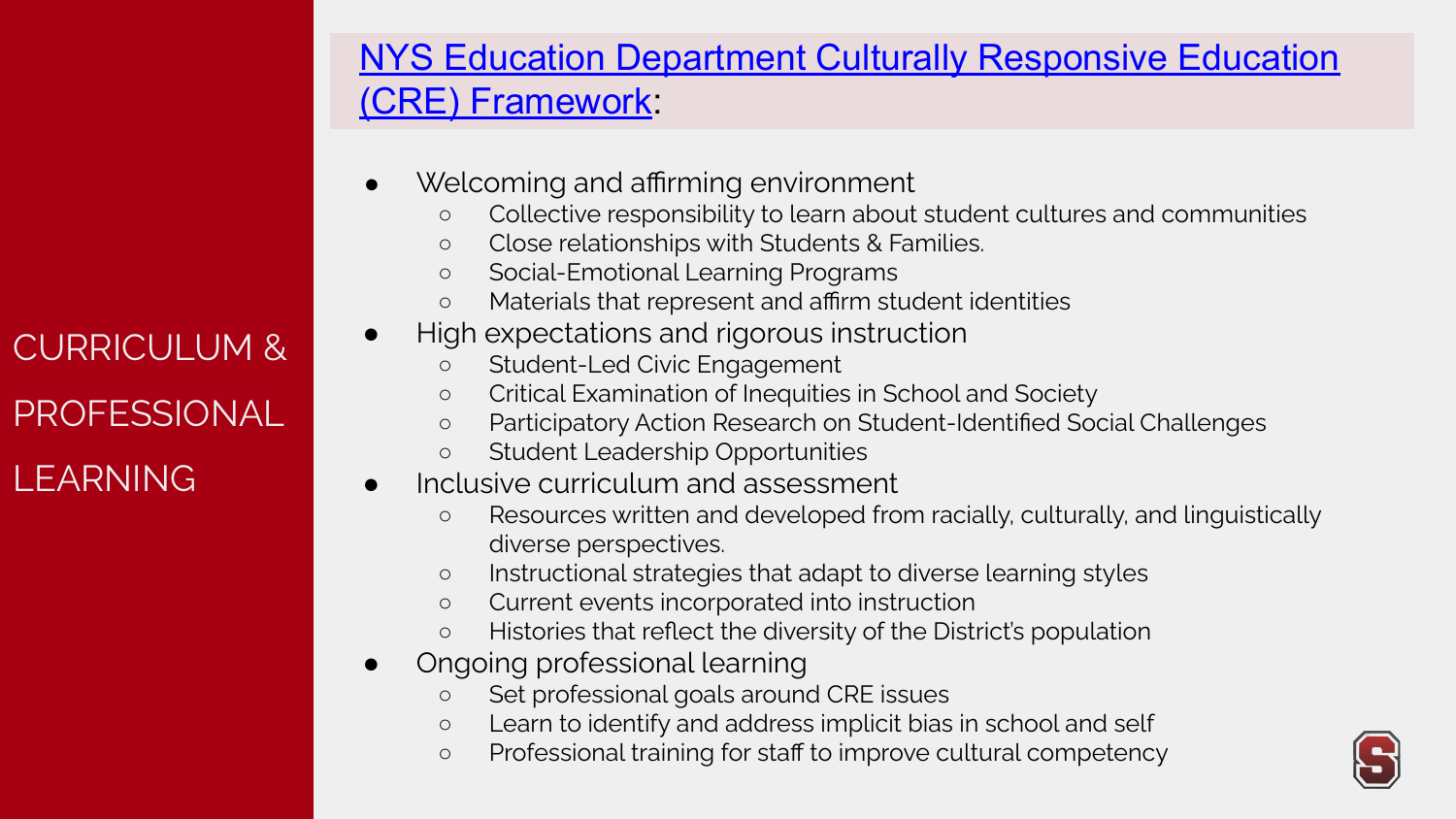CURRICULUM & PROFESSIONAL LEARNING

# **Progress to Date:**

- The elementary schools have made intentional shifts over the last few years to emphasize representation of culturally and racially diverse characters and authors in classroom library acquisitions.
- At the secondary level, in addition to the extensive resources already in the curriculum, books are intentionally chosen that address themes of race and racism for grade-wide reading and exploration in class.
- Syosset students are provided with opportunities to engage directly with culturally diverse authors ("Book Day" events at the secondary schools).
- Music & Art classes intentionally include the contributions of diverse artists and musicians.
- In World Language courses, students interpret authentic texts that emanate from the cultures being studied and are written for members of that culture,
- School-wide high school events reinforce lessons in the curriculum:
	- Junior Day provides students with the opportunity to realize similarities, remove stereotypes and show empathy to their classmates.
	- Holocaust Remembrance Day allows our students to interact with survivors of bias, prejudice, discriminatory acts, and genocide.
- Curriculum writing projects in Summer 2020 with more planned in 2021.

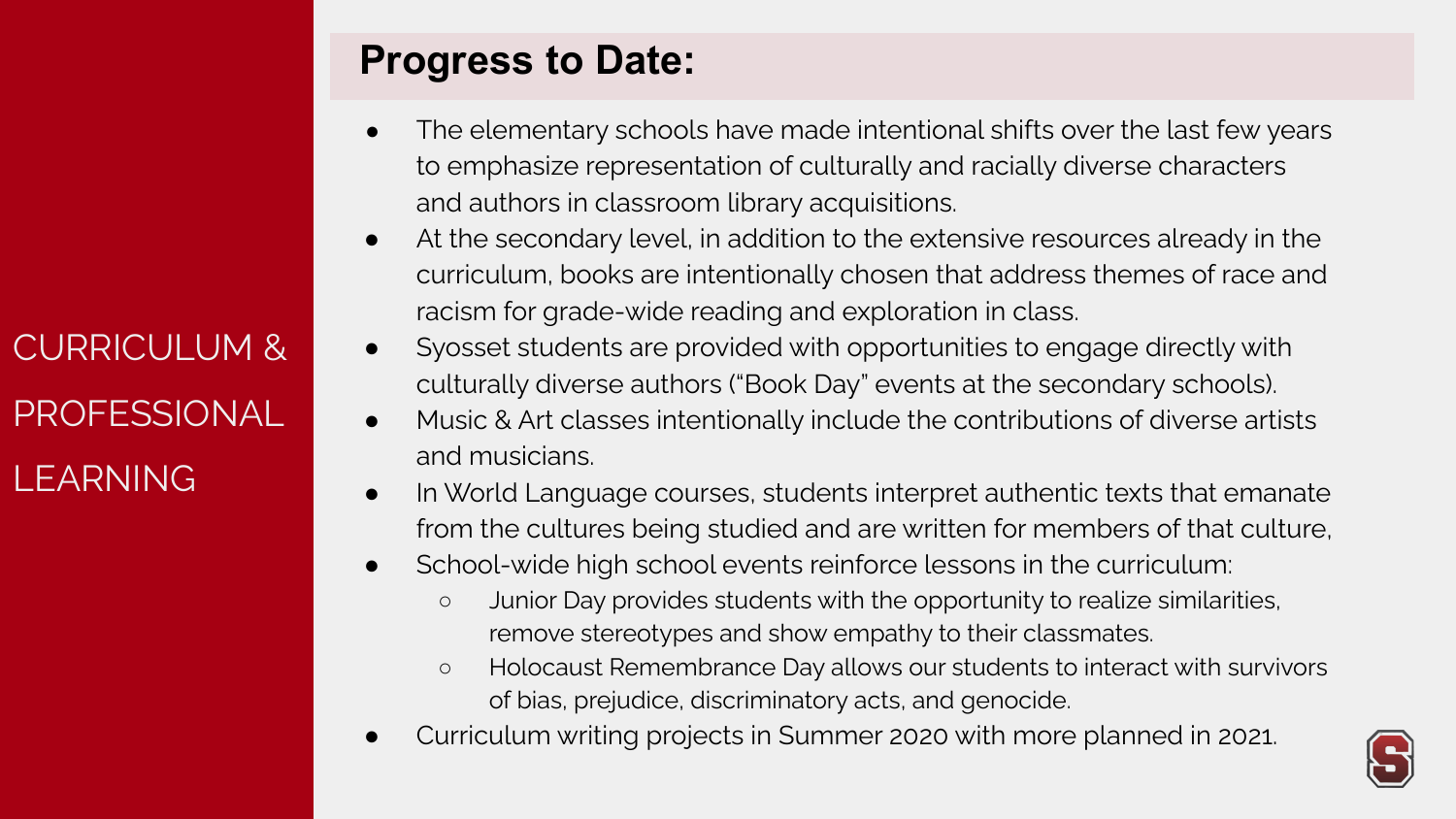# **Opportunities for Action:**

- Give students voice and choice in selection of materials.
- Continue to promote equitable participation in courses and programs.
- Increase breadth of authors and characters, so students have "mirrors" to see themselves in the curriculum and "windows" into the history and experiences of others.
- Provide staff awareness training:
	- Understanding the cultures of the students we teach understand that "culture" also includes gender and identity, not just ethnicity
	- Best practices for creating a culturally responsive school culture.
	- Making sure lessons and assessments are inclusive
- Review curriculum materials through a research-based CRE framework
	- Identify gaps where diversity is not represented
	- Identify opportunities where curriculum can reinforce themes of inclusivity.



CURRICULUM & PROFESSIONAL LEARNING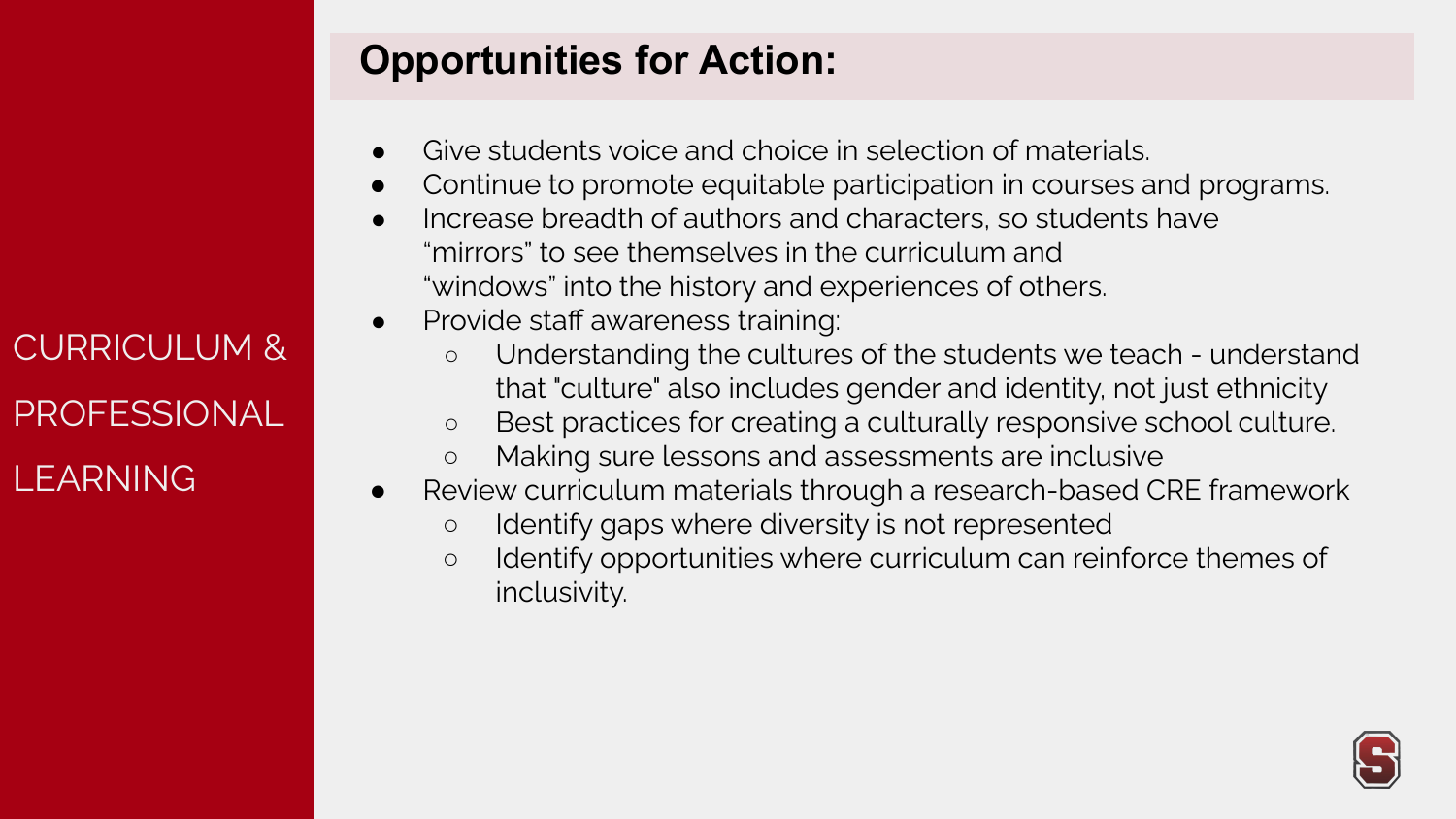# **COMMUNITY OUTREACH**

### **Progress to Date:**

- Syosset Council of PTAs' Cultural Unity Buddy Program.
- Translating important communications, including the Parents Bill of Rights, the Code of Character, Conduct and Support, and the PTA Buddy Program forms.
- Strong relationships with tolerance organizations like the Facing History and Ourselves, Erase Racism, and the Holocaust Memorial and Tolerance Center.
- Supportive partnerships with community organizations such as CAAS
- Dedicated page of the website to highlight the updated Code of Character, Conduct and Support that incorporates the Dignity for All Students Act (DASA) to provide students an educational environment free of discrimination, bullying and harassment.
- Partnerships with local organizations who can share information with their members.

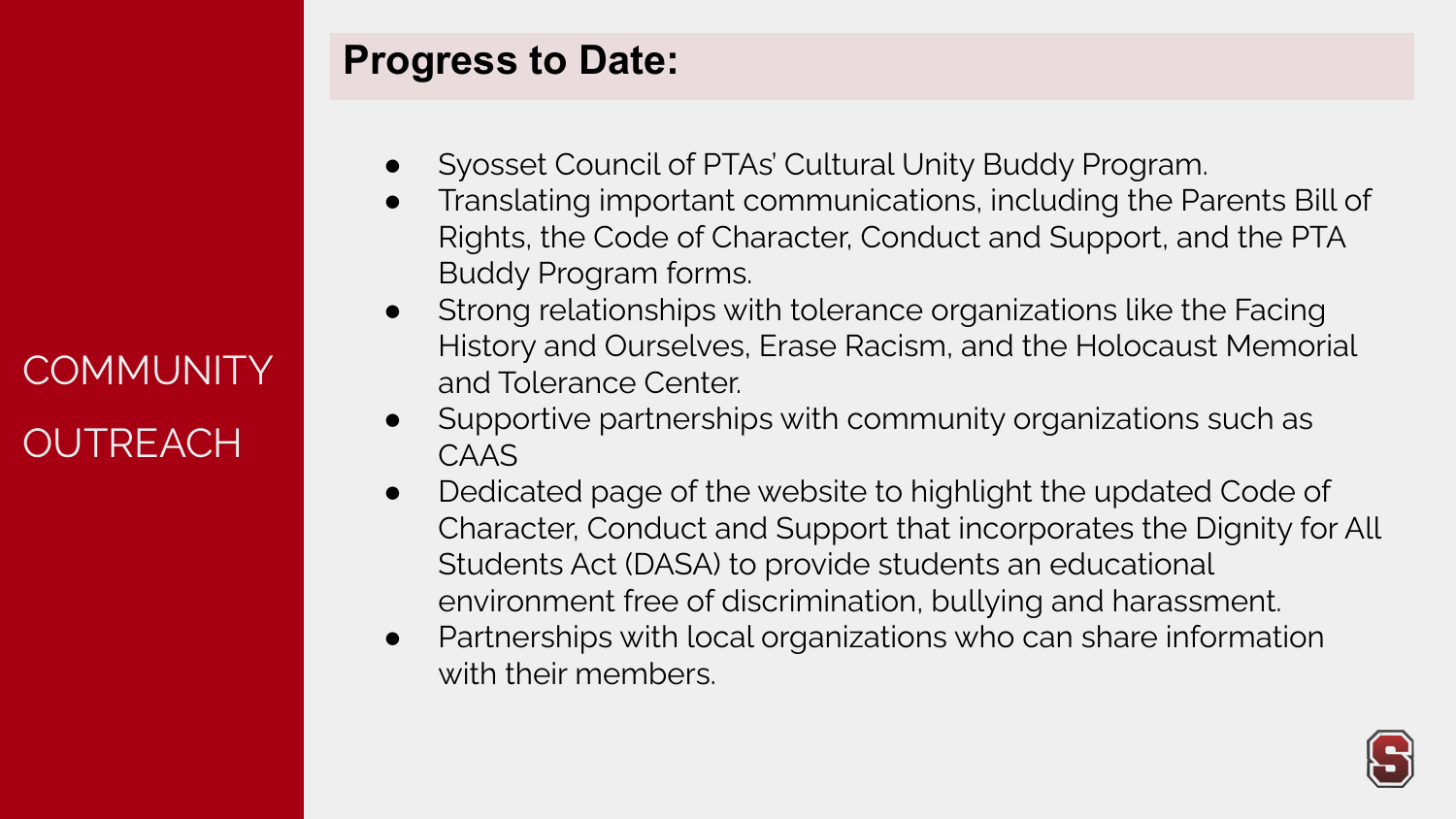# **COMMUNITY OUTREACH**

## **Opportunities for Action:**

- Share the Syosset "Why", the NYS Guidelines on Culturally Responsive Education, and reflect on changing community dynamics.
- Enhance existing partnerships with the Holocaust Memorial & Tolerance Center and Erase Racism.
- Identify new partnerships with equity organizations working with Asian-American and Pacific Islander communities.
- Don't rely on students to communicate the diversity and inclusivity work being done in the classroom.
- Continue to deepen the active collaboration with all components of the PTA.
- Grow a network/develop a systematic way to bring in community cultural expertise to student and teacher (i.e. parents, leaders, organizations).
- Strengthen and revise the cultural outreach/buddy program for families new to the country to help with adjusting and becoming embraced by the community.
- Help newly-arrived families connect and form meaningful school-community friendships.
- Continue with signage/informational memos/letters in the home language.
- Community partnerships with other districts.

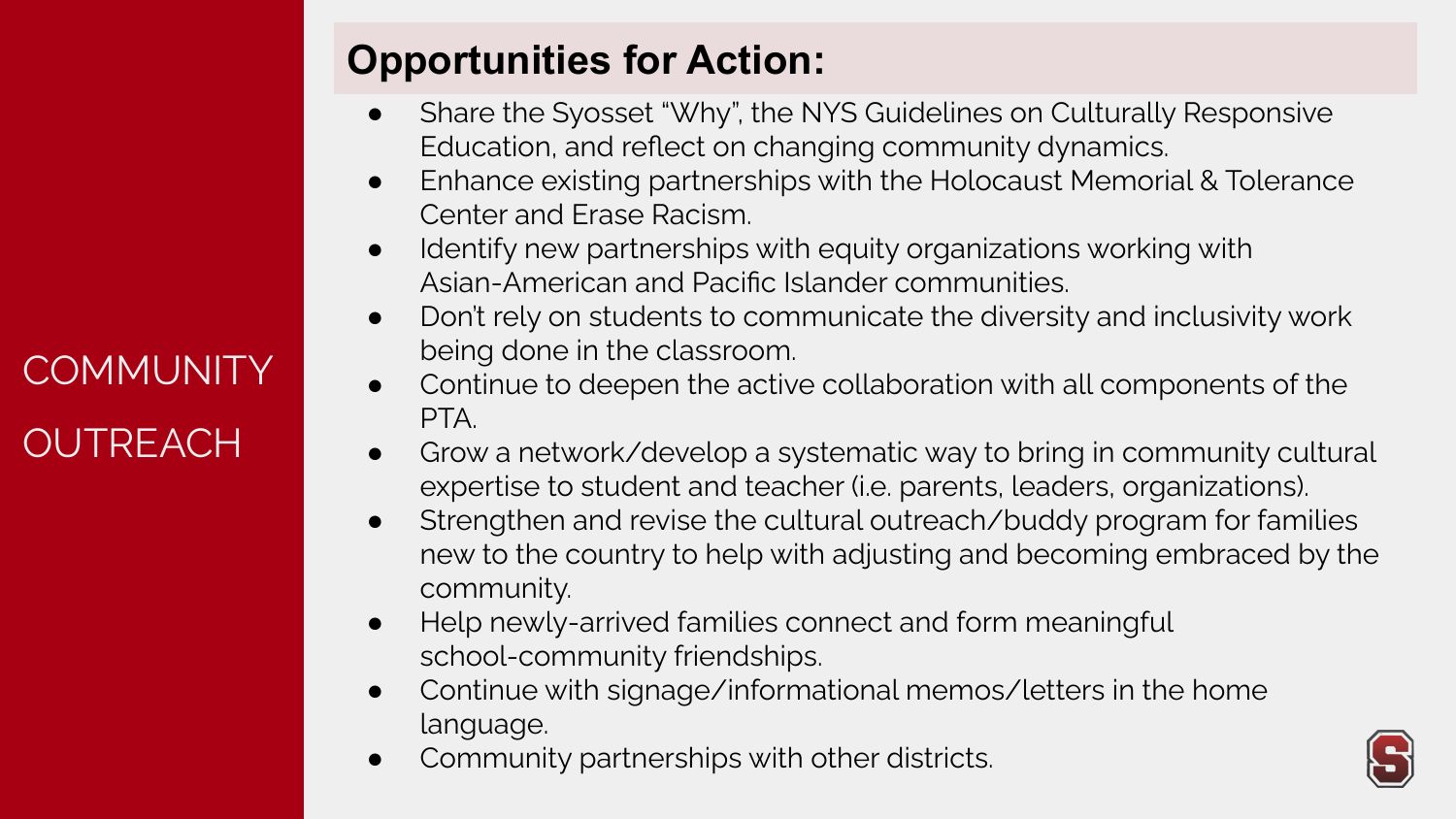## **Reporting and Investigating Incidents**

- **Student Right to Privacy** 
	- Constitutional Right to Privacy
	- Federal FERPA Statute
	- State Dignity for All Students Act (DASA)
- [Anti-Bullying/Anti-Discrimination Policy](https://www.syossetschools.org/domain/133) (DASA)
	- o [Complaint form](https://www.syossetschools.org/domain/133) in 6 languages
	- Each building has a trained [DASA coordinator](https://www.syossetschools.org/Page/367)
	- Complaints are investigated at the building level
- [Say Something](https://www.saysomething.net/) Anonymous Tip Reporting App
	- All secondary students (middle school and high school) are provided with training
- Investigation process

**COMMUNITY** 

**OUTREACH** 

- Conducted by DASA Coordinators and building Principal
- Supported by central administration and school attorneys
- Due process and confidentiality
- Off-campus behavior and "nexus" determinations
	- Currently before the US Supreme Court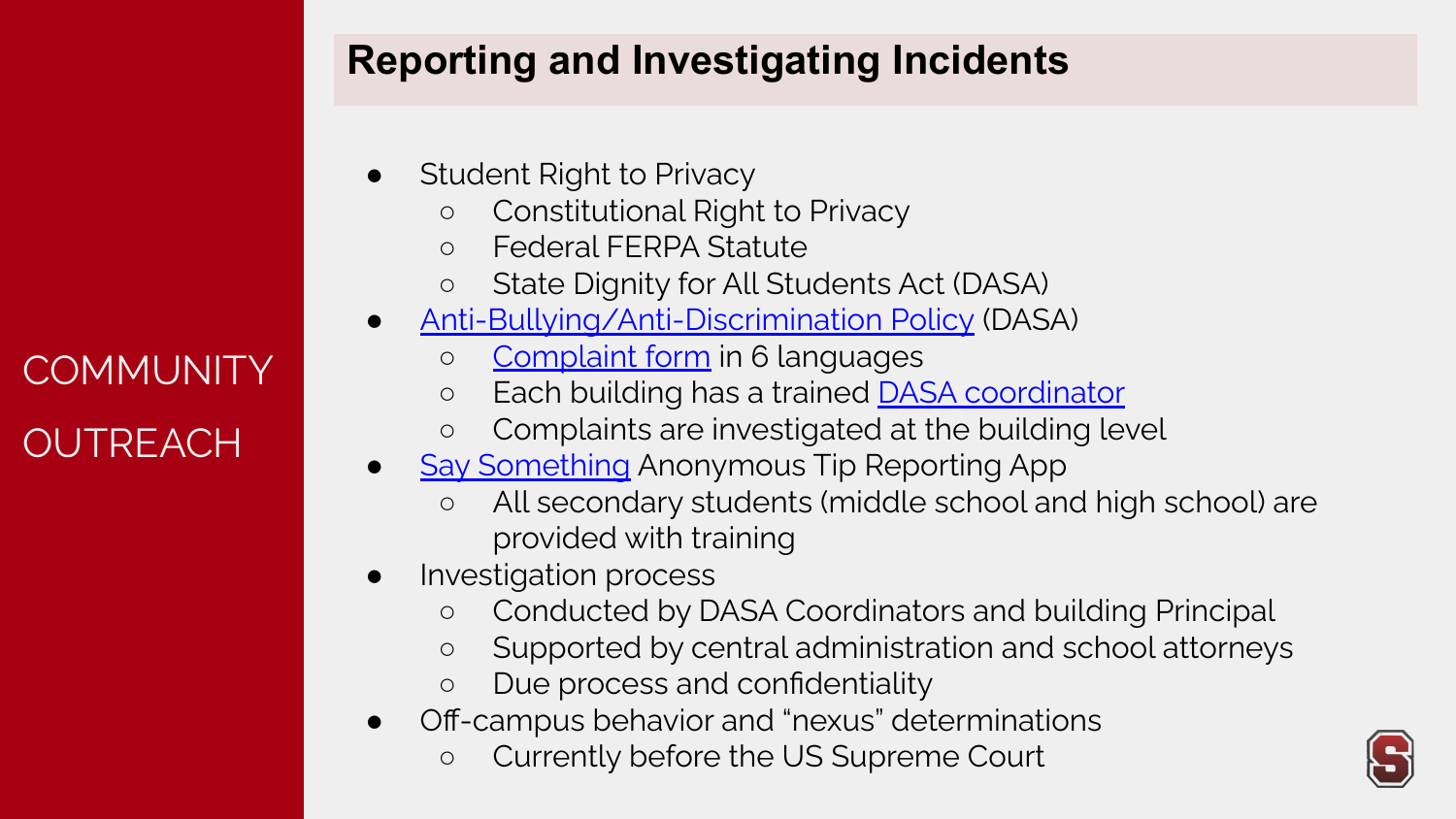HUMAN RESOURCES & HIRING **PRACTICES** 

## **Rationale:**

- A number of [studies](https://journalistsresource.org/studies/society/education/minority-teachers-students-same-race-research) have indicated potential benefits from having same-race/ethnicity teachers in diverse student populations
- USDOE has [concluded](https://www2.ed.gov/rschstat/eval/highered/racial-diversity/state-racial-diversity-workforce.pdf) that a more diverse teaching force is desirable
- Students see diverse persons represented in positions of leadership and authority.

# **Challenges:**

- US [DOE Study \(2016\):](https://www2.ed.gov/rschstat/eval/highered/racial-diversity/state-racial-diversity-workforce.pdf)
	- "Bachelor's degree students are less diverse than high school graduates."
	- "A large majority of education majors and, more specifically, students enrolled in teacher preparation programs, are white"
	- "bachelor's degree completion rates for students who major in education are lower for black and Hispanic students than for white students"
	- The USDOE indicates that education program enrollment is (2012): 12% Black, 11% Hispanic, 4% "other".
- AACTE Study (2018)
	- o "education is one of the least diverse large master's degree fields"